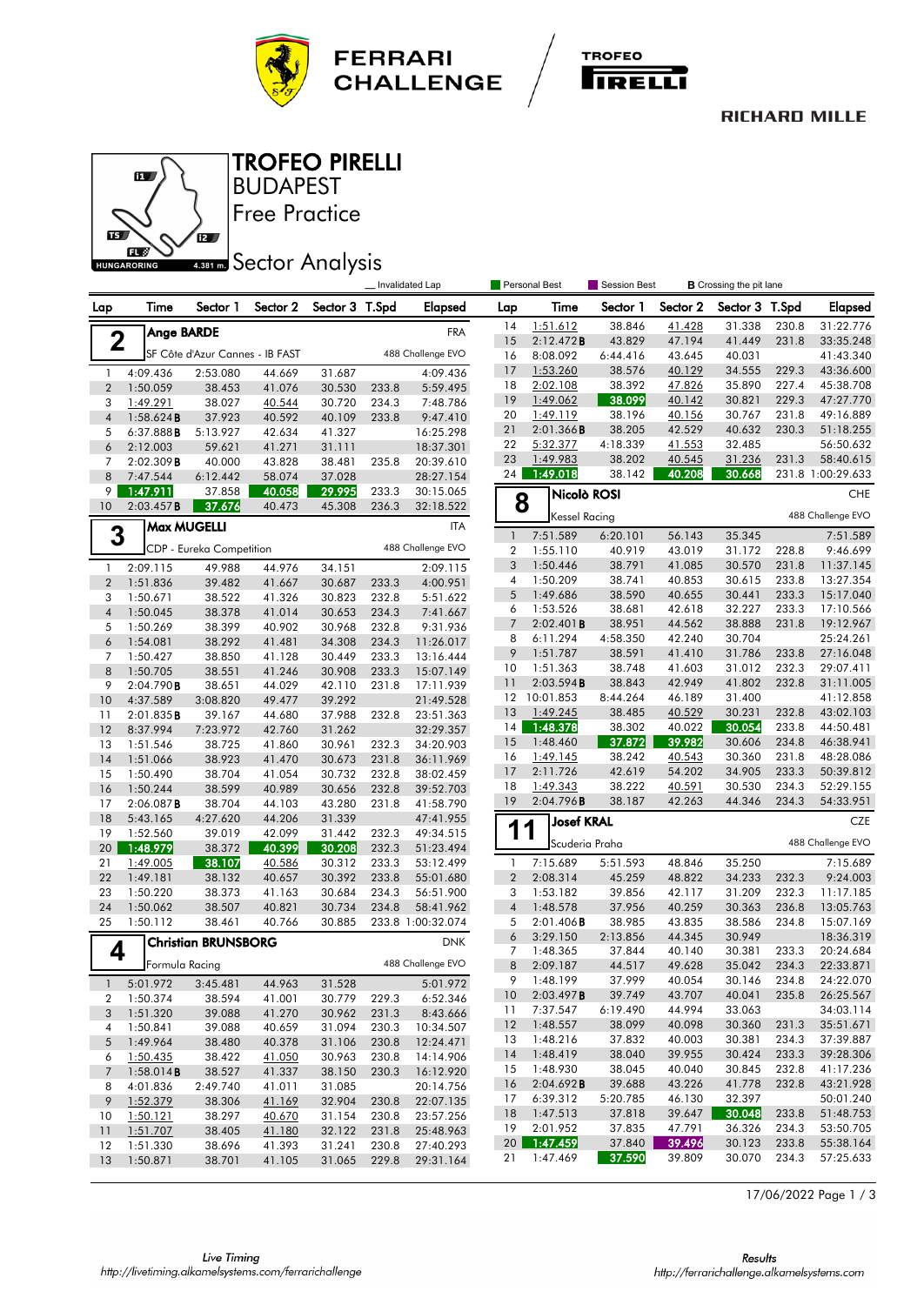



#### **RICHARD MILLE**



Free Practice BUDAPEST TROFEO PIRELLI

# **ABBI Sector Analysis**

|                     |                       |                           |                         |                  | Invalidated Lap<br>Personal Best<br>Session Best<br><b>B</b> Crossing the pit lane |                        |                         |                       |                      |                  |                  |                |                                |
|---------------------|-----------------------|---------------------------|-------------------------|------------------|------------------------------------------------------------------------------------|------------------------|-------------------------|-----------------------|----------------------|------------------|------------------|----------------|--------------------------------|
| Lap                 | Time                  | Sector 1                  | Sector 2                | Sector 3         | T.Spd                                                                              | <b>Elapsed</b>         | Lap                     | Time                  | Sector 1             | Sector 2         | Sector 3         | T.Spd          | <b>Elapsed</b>                 |
| 22                  | 2:06.181B             | 38.837                    | 46.992                  | 40.352           | 233.3                                                                              | 59:31.814              | $\overline{2}$          | 1:52.023              | 38.937               | 41.846           | 31.240           | 232.3          | 23:24.699                      |
|                     |                       | Arno DAHLMEYER            |                         |                  |                                                                                    | DEU                    | 3                       | 1:51.852              | 38.695               | 41.615           | 31.542           | 232.3          | 25:16.551                      |
| 1                   | 3                     |                           |                         |                  |                                                                                    |                        | $\overline{4}$          | 2:11.095B             | 39.327               | 42.403           | 49.365           | 233.3          | 27:27.646                      |
|                     |                       | Scuderia Niki - Iron Lynx |                         |                  |                                                                                    | 488 Challenge EVO      | 5                       | 5:09.552              | 3:56.384             | 42.350           | 30.818           |                | 32:37.198                      |
| $\mathbf{1}$        | 4:41.648              | 3:19.413                  | 47.137                  | 35.098           |                                                                                    | 4:41.648               | 6<br>7                  | 1:51.806<br>1:51.749  | 38.926<br>38.823     | 41.563<br>41.583 | 31.317<br>31.343 | 233.3<br>232.3 | 34:29.004<br>36:20.753         |
| $\overline{2}$      | 2:07.572              | 44.159                    | 49.346                  | 34.067<br>33.786 | 201.9                                                                              | 6:49.220               | 8                       | 2:04.849B             | 39.342               | 41.903           | 43.604           | 232.8          | 38:25.602                      |
| 3<br>$\overline{4}$ | 2:02.339<br>2:03.264B | 43.132<br>41.549          | 45.421<br>43.640        | 38.075           | 227.4<br>186.2                                                                     | 8:51.559<br>10:54.823  | 9                       | 3:38.172              | 2:24.403             | 41.888           | 31.881           |                | 42:03.774                      |
| 5                   | 8:59.993              | 7:47.024                  | 41.984                  | 30.985           |                                                                                    | 19:54.816              | 10                      | 2:08.427              | 39.512               | 41.764           | 47.151           | 230.8          | 44:12.201                      |
| 6                   | 1:51.106              | 38.708                    | 41.052                  | 31.346           | 233.3                                                                              | 21:45.922              | 11                      | 2:11.222B             | 39.173               | 42.280           | 49.769           | 228.3          | 46:23.423                      |
| 7                   | 1:51.397              | 38.791                    | 41.230                  | 31.376           | 233.8                                                                              | 23:37.319              | 12                      | 3:50.832              | 2:35.215             | 44.476           | 31.141           |                | 50:14.255                      |
| 8                   | 1:51.442              | 38.789                    | 41.197                  | 31.456           | 232.8                                                                              | 25:28.761              | 13                      | 1:49.200              | 38.294               | 40.512           | 30.394           | 232.3          | 52:03.455                      |
| 9                   | 1:51.067              | 38.703                    | 41.149                  | 31.215           | 229.8                                                                              | 27:19.828              | 14                      | 1:52.690              | 37.922               | 41.138           | 33.630           | 233.8          | 53:56.145                      |
| 10                  | 2:01.117B             | 38.702                    | 42.997                  | 39.418           | 231.3                                                                              | 29:20.945              | 15                      | 1:49.495              | 38.301               | 40.616           | 30.578           | 233.3          | 55:45.640                      |
| 11                  | 12:09.329             | $\ddotsc$                 | 45.457                  | 32.605           |                                                                                    | 41:30.274              | 16                      | 1:49.377              | 38.146               | 40.646           | 30.585           | 233.3          | 57:35.017                      |
| 12                  | 1:52.403              | 39.279                    | 41.706                  | 31.418           | 228.8                                                                              | 43:22.677              | 17<br>18                | 1:55.486<br>2:02.761B | 38.628<br>38.681     | 40.976<br>41.214 | 35.882<br>42.866 | 233.3          | 59:30.503<br>232.3 1:01:33.264 |
| 13                  | 1:49.773<br>1:50.573  | 38.327                    | 40.531                  | 30.915           | 230.8                                                                              | 45:12.450              |                         |                       |                      |                  |                  |                |                                |
| 14<br>15            | 1:50.749              | 38.607<br>38.339          | 40.798<br>40.827        | 31.168<br>31.583 | 230.8<br>231.3                                                                     | 47:03.023<br>48:53.772 | 26                      |                       | <b>John WARTIQUE</b> |                  |                  |                | BEL                            |
| 16                  | 2:03.178              | 46.242                    | 44.988                  | 31.948           | 152.5                                                                              | 50:56.950              |                         | FML - D2P             |                      |                  |                  |                | 488 Challenge EVO              |
| 17                  | 1:50.571              | 38.580                    | 41.137                  | 30.854           | 231.8                                                                              | 52:47.521              | 1                       | 3:43.253              | 2:28.743             | 43.699           | 30.811           |                | 3:43.253                       |
| 18                  | 1:50.682              | 38.432                    | 41.279                  | 30.971           | 230.8                                                                              | 54:38.203              | $\overline{2}$          | 1:47.722              | 37.410               | 40.163           | 30.149           | 237.9          | 5:30.975                       |
| 19                  | 1:50.637              | 38.873                    | 40.805                  | 30.959           | 231.3                                                                              | 56:28.840              | 3                       | 1:48.289              | 37.522               | 40.292           | 30.475           | 238.9          | 7:19.264                       |
| 20                  | 1:55.336              | 38.432                    | 42.140                  | 34.764           | 231.8                                                                              | 58:24.176              | $\overline{4}$          | 1:48.404              | 37.679               | 40.239           | 30.486           | 237.4          | 9:07.668                       |
| 21                  | 1:52.498              | 38.151                    | 43.284                  | 31.063           |                                                                                    | 234.3 1:00:16.674      | 5                       | 1:48.462              | 37.816               | 40.088           | 30.558           | 236.8          | 10:56.130                      |
| 1                   | 9                     | <b>Eliseo DONNO</b>       |                         |                  |                                                                                    | <b>ITA</b>             | 6<br>7                  | 1:49.069<br>1:48.524  | 37.949<br>37.799     | 40.486<br>40.305 | 30.634<br>30.420 | 235.8<br>235.8 | 12:45.199<br>14:33.723         |
|                     | CDP - Best Lap        |                           |                         |                  |                                                                                    | 488 Challenge EVO      | 8                       | 1:50.690              | 37.852               | 41.749           | 31.089           | 236.3          | 16:24.413                      |
| $\mathbf{1}$        | 2:28.347              | 1:08.937                  | 46.096                  | 33.314           |                                                                                    | 2:28.347               | 9                       | 1:49.291              | 38.020               | 40.611           | 30.660           | 235.8          | 18:13.704                      |
| 2                   | 1:54.612              | 39.020                    | 43.889                  | 31.703           | 235.3                                                                              | 4:22.959               | 10                      | 1:49.648              | 38.207               | 40.641           | 30.800           | 235.3          | 20:03.352                      |
| 3                   | 1:50.535              | 38.514                    | 41.223                  | 30.798           | 234.8                                                                              | 6:13.494               | 11                      | 2:07.569B             | 43.008               | 46.304           | 38.257           | 194.6          | 22:10.921                      |
| 4                   | $1:57.008$ <b>B</b>   | 38.461                    | 41.454                  | 37.093           | 235.8                                                                              | 8:10.502               | 12                      | 5:27.313              | 4:15.176             | 41.472           | 30.665           |                | 27:38.234                      |
| 5                   | 4:47.620              | 3:31.270                  | 44.822                  | 31.528           |                                                                                    | 12:58.122              | 13                      | 1:50.525              | 37.452               | 41.049           | 32.024           | 237.4          | 29:28.759                      |
| 6                   | 1:50.911              | 38.465                    | 41.730                  | 30.716           | 234.3                                                                              | 14:49.033              | 14                      | 1:46.995              | 37.253               | 39.683           | 30.059           | 237.9          | 31:15.754                      |
| $\overline{7}$      | 1:48.622              | 37.829                    | 40.237                  | 30.556           | 235.3                                                                              | 16:37.655              | 15                      | 1:55.366B             | 37.463               | 40.892           | 37.011           | 237.9          | 33:11.120                      |
| 8                   | 1:48.291              | 37.687                    | 40.110                  | 30.494           | 234.8                                                                              | 18:25.946              | 16                      | 14:46.397             |                      | 45.742           | 32.776           |                | 47:57.517                      |
| 9                   | 1:56.477B             | 38.689                    | 41.858                  | 35.930           | 234.3                                                                              | 20:22.423              | 17<br>18                | 1:51.278<br>1:47.109  | 38.018<br>37.328     | 42.350<br>39.668 | 30.910<br>30.113 | 237.4<br>238.4 | 49:48.795<br>51:35.904         |
| 10                  | 6:01.679<br>1:50.570  | 4:42.823                  | 42.103                  | 36.753<br>30.731 | 235.3                                                                              | 26:24.102<br>28:14.672 | 19                      | 1:47.846              | 37.449               | 39.880           | 30.517           | 236.8          | 53:23.750                      |
| 11<br>12            | 1:48.806              | 38.288<br>38.059          | 41.551<br>40.276        | 30.471           | 235.8                                                                              | 30:03.478              | 20                      | 2:08.725B             | 44.218               | 46.346           | 38.161           | 233.8          | 55:32.475                      |
| 13                  | 1:48.575              | 37.998                    | 40.048                  | 30.529           | 236.3                                                                              | 31:52.053              |                         |                       | <b>Marco PULCINI</b> |                  |                  |                | ITA                            |
| 14                  | 1:54.613B             | 38.193                    | 40.624                  | 35.796           | 236.3                                                                              | 33:46.666              | 27                      |                       |                      |                  |                  |                |                                |
| 15                  | 8:20.495              | 7:08.218                  | 41.499                  | 30.778           |                                                                                    | 42:07.161              |                         |                       | Al Tayer Motors      |                  |                  |                | 488 Challenge EVO              |
| 16                  | 1:51.112              | 38.297                    | 41.176                  | 31.639           | 234.3                                                                              | 43:58.273              | $\mathbf{1}$            | 2:06.753              | 51.451               | 44.173           | 31.129           |                | 2:06.753                       |
| 17                  | 1:49.210              | 38.181                    | 40.486                  | 30.543           | 232.8                                                                              | 45:47.483              | $\overline{\mathbf{c}}$ | 1:49.436              | 38.226               | 40.773           | 30.437           | 232.3          | 3:56.189                       |
| 18                  | 1:49.124              | 38.092                    | 40.427                  | 30.605           | 234.3                                                                              | 47:36.607              | 3                       | 1:50.272              | 38.761               | 41.068           | 30.443           | 234.8          | 5:46.461                       |
| 19                  | 1:49.138              | 37.969                    | 40.432                  | 30.737           | 235.8                                                                              | 49:25.745              | $\overline{4}$          | 1:58.017              | 38.171               | 49.173           | 30.673           | 233.3          | 7:44.478                       |
| 20                  | 1:50.474              | 38.335                    | 40.921                  | 31.218           | 233.8                                                                              | 51:16.219              | 5                       | 1:49.629              | 38.249               | 40.669           | 30.711           | 233.3          | 9:34.107                       |
| 21<br>22            | 1:49.872<br>1:50.067  | 38.421<br>38.189          | 40.486<br><u>40.895</u> | 30.965<br>30.983 | 233.8<br>233.8                                                                     | 53:06.091<br>54:56.158 | 6<br>7                  | 1:49.041<br>1:50.038  | 37.875<br>38.341     | 40.476<br>40.656 | 30.690<br>31.041 | 235.3<br>233.8 | 11:23.148<br>13:13.186         |
| 23                  | 1:50.095              | 38.509                    | 40.673                  | 30.913           | 234.3                                                                              | 56:46.253              | 8                       | 1:49.787              | 38.247               | 40.997           | 30.543           | 235.3          | 15:02.973                      |
| 24                  | 1:50.705              | 38.400                    | 41.225                  | 31.080           | 234.8                                                                              | 58:36.958              | 9                       | 1:50.538              | 38.221               | 41.161           | 31.156           | 233.8          | 16:53.511                      |
| 25                  | 1:50.504              | 38.576                    | 40.951                  | 30.977           |                                                                                    | 234.3 1:00:27.462      | 10                      | 1:51.150              | 39.013               | 41.085           | 31.052           | 233.8          | 18:44.661                      |
|                     |                       | <b>Alessandro COZZI</b>   |                         |                  |                                                                                    | <b>ITA</b>             | 11                      | 1:50.614              | 38.680               | 40.999           | 30.935           | 232.8          | 20:35.275                      |
|                     | 25                    |                           |                         |                  |                                                                                    |                        | 12                      | 1:50.455              | 38.495               | 41.075           | 30.885           | 234.3          | 22:25.730                      |
|                     | Formula Racing        |                           |                         |                  |                                                                                    | 488 Challenge EVO      | 13                      | 1:50.945              | 38.527               | 41.206           | 31.212           | 234.3          | 24:16.675                      |
|                     | 1 21:32.676           | $\cdots$                  | 42.006                  | 31.096           |                                                                                    | 21:32.676              | 14                      | 1:50.948              | 38.581               | 41.344           | 31.023           | 234.3          | 26:07.623                      |

17/06/2022 Page 2 / 3